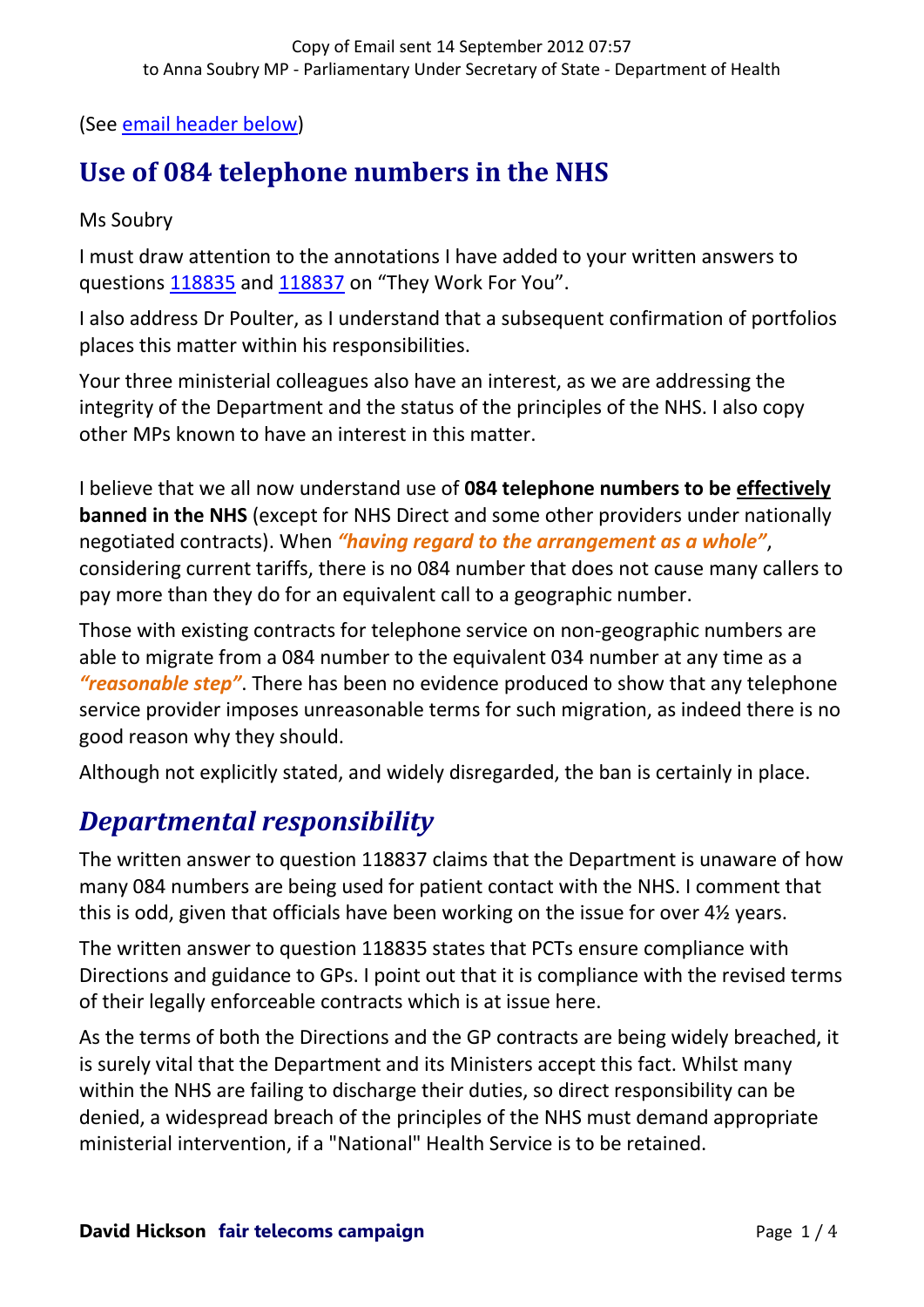# *The principles of the NHS*

There are three widely understood principles of the NHS which are being breached here.

The principle of a **universal service** is being disregarded by those who use a single exceptional type of situation as the basis for a claim that their 084 number is not more expensive to call. Spurious references to non-existent Ofcom regulations and false suggestions that BT serves more than 25% of the non-business telephone calls market and misrepresentation of what is its most widely used Call Plan, are commonly used to disguise a wholly improper disregard of many NHS patients.

The principle of "**free at the point of need**" acknowledges the fact that incidental third party costs may be incurred in accessing NHS services; e.g. the bus fare to the GP surgery or hospital, or the cost of a "normal" telephone call to a geographic number. Furthermore, parliament approves certain NHS fees on specified scales and with exemptions and limits based loosely on need and the ability to pay. A charge (even if collected indirectly) to the benefit of a NHS service provider is not permitted.

The concept of a "**two-tier NHS**", with enhanced NHS services available for a fee continues to be rejected. The option of choice of quality based on price within the NHS was explicitly rejected during debate on the Health and Social Care Act. Some believe that it is acceptable to offer a premium telephone service at a premium charge, so long as an inferior service is available without any premium charge. They may lobby for further legislation to introduce true consumerism to the NHS, but they may not anticipate what would amount to its abolition.

It is my concern for the retention of these principles in our beloved NHS which drives me to pursue this matter. As I understand it, the terms of the Directions and GP contract revisions were intended to affirm, rather than undermine or contradict, these principles.

## *NHS Bodies and direct sub-contractors*

I refer to a published list of cases where the Directions to NHS bodies are seen to have been disregarded - [NHS bodies using 084 telephone numbers.](http://tiny.cc/FTNHS084)

The failure of the Department to engage in any form of timely "follow-up" to the issuing of the Directions throws doubt on the seriousness with which they were viewed. The fact that Further Guidance was issued more than 12 months after compliance was required to be achieved implies an unacknowledged and belated recognition that breaches have occurred.

It is surely unacceptable for the Department to have issued Directions that are being disregarded by NHS bodies, without even being aware of this and commenting, let alone taking action to ensure compliance.

#### **David Hickson fair telecoms campaign Page 2/4**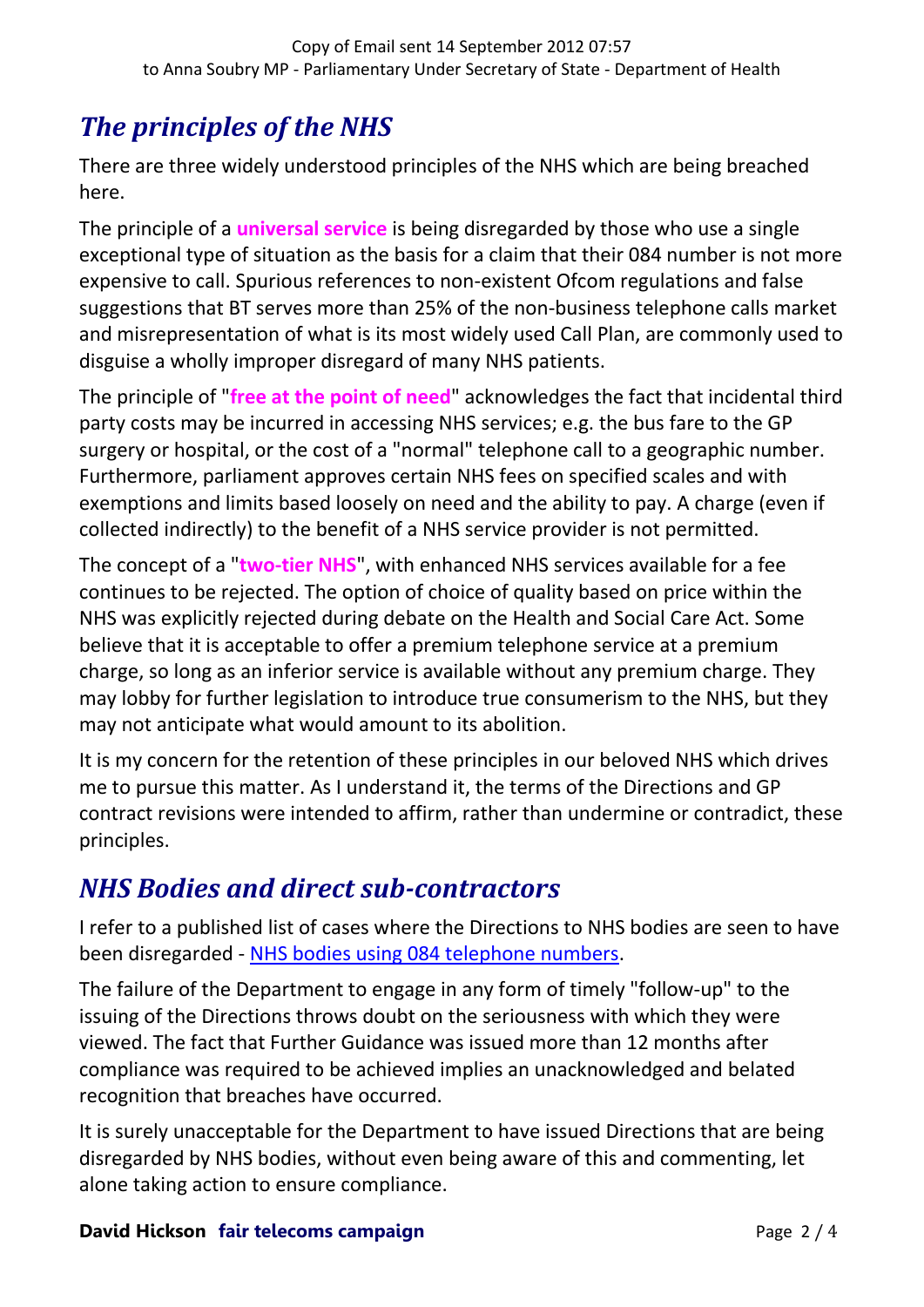## *GPs*

I also refer to a list of GP surgeries using these numbers which I provided to the previous responsible minister - [Burnslist.](http://tiny.cc/Burnslist) This was one of a number of responses to his impassioned plea ["Send us the evidence!"](http://tiny.cc/Burnsplea). It is disappointing to learn that my responses, and those of others, have not even been noted, let alone acted upon.

I will shortly be publishing an up-to-date version of the NHS Choices-sourced database from which that list was extracted. The number of surgeries now stands at 1,056. Not all practices are renewing their expiring contracts - although renewals are taking place and new cases are being added.

A "beta" version of my new database (a couple of weeks old) includes a summary of [cases by parliamentary constituency](https://docs.google.com/spreadsheet/pub?hl=en_US&hl=en_US&output=html&key=0Ahj34-jsbIWldE9UcW12MC11NDBDMjVhQlpyaVQ5MUE&single=true&gid=8&gridlines=true) with an associated list. This refers to two surgeries likely to be used by Broxtowe constituents - [Moir Medical Centre \(Toton](http://www.nhs.uk/Services/GP/MapsAndDirections/DefaultView.aspx?id=39292)  [branch\)](http://www.nhs.uk/Services/GP/MapsAndDirections/DefaultView.aspx?id=39292) and the [Hillside Surgery.](http://www.nhs.uk/Services/GP/MapsAndDirections/DefaultView.aspx?id=39934)

Members may wish to check out how many GP surgeries in breach of their NHS contracts are serving their constituents. As constituency MPs, they may wish to make representations to their local PCT because, in almost every case, they appear ready to disregard guidance from DH officials.

As the newly responsible minister, Mr Poulter may wish to ponder whether Mr Burns was correct when he said (24 Jan 2012 - [column 57WH\)](http://www.publications.parliament.uk/pa/cm201212/cmhansrd/cm120124/halltext/120124h0002.htm#120124h0002.htm_para67) *"GP practices are adhering to the regulations and not costing patients more than they should. The PCTs vigorously enforce the regulations.* It must be recognised that I most profoundly disagree with this statement and have offered a wealth of evidence to support my view.

I will be pleased to engage with anyone in support of efforts to see this matter properly resolved. As the NHS undergoes reform, it is especially important that its retained principles are not seen to have been set aside.

regards

[David](mailto:david@fairtelecoms.org.uk)